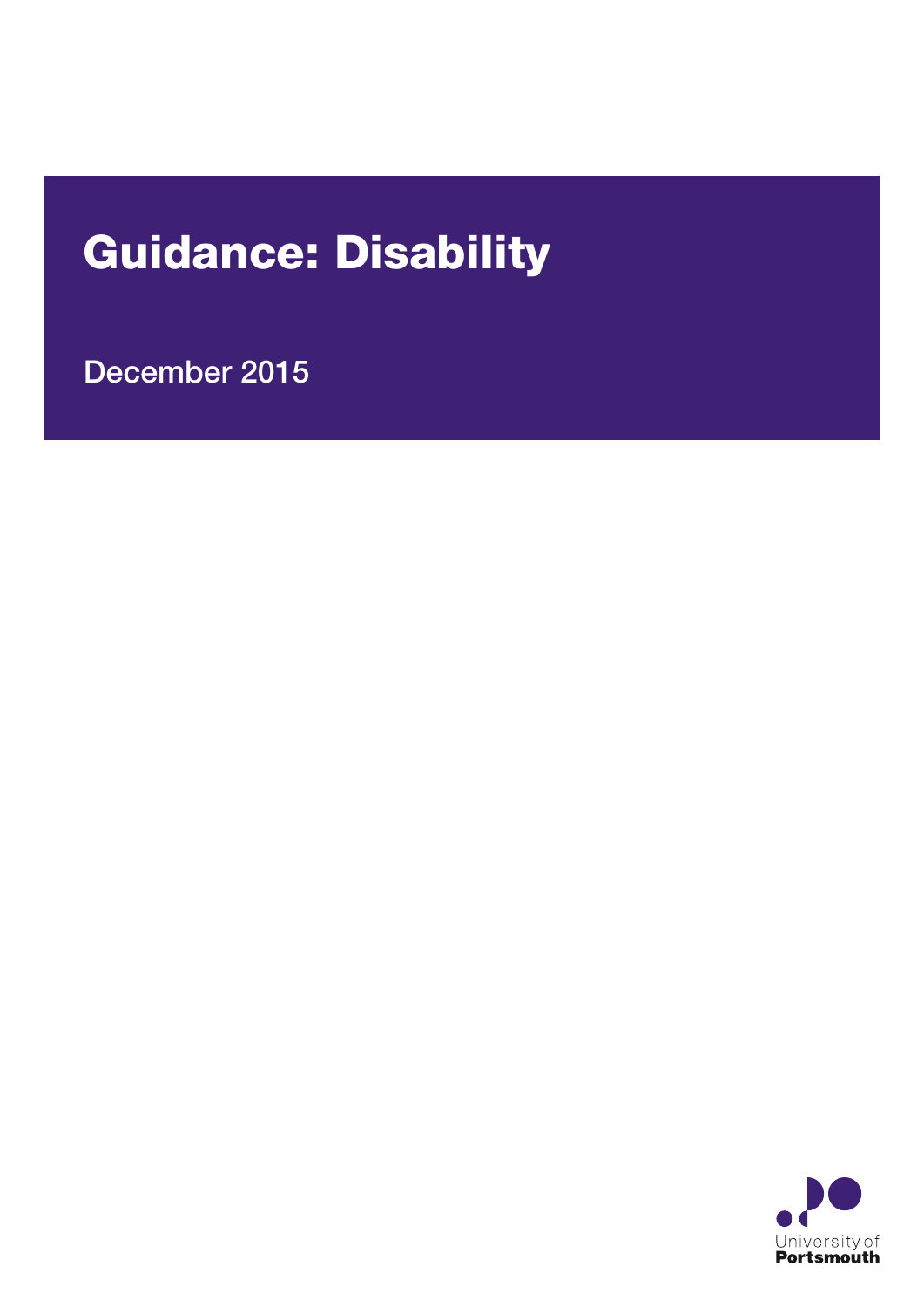| <b>Document title</b>                                                                                                                                                                                                                                                |             |                |                                                                       |  |  |
|----------------------------------------------------------------------------------------------------------------------------------------------------------------------------------------------------------------------------------------------------------------------|-------------|----------------|-----------------------------------------------------------------------|--|--|
| Guidance: Disability<br>December 2015                                                                                                                                                                                                                                |             |                |                                                                       |  |  |
| Document author and department                                                                                                                                                                                                                                       |             |                | Responsible person and department                                     |  |  |
| Sue Davies, HR Business Partner<br>Dave Small, Equality and Diversity<br>Manager, HR<br>Amanda Martin, Occupational Health<br>Manager, HR                                                                                                                            |             |                | Peter Brook,<br>Director of Human Resources (HR)                      |  |  |
| <b>Approving body</b>                                                                                                                                                                                                                                                |             |                | Date of approval                                                      |  |  |
| University Executive Board (UEB)                                                                                                                                                                                                                                     |             |                | 14 December 2015, Min 15/536                                          |  |  |
| <b>Review date</b>                                                                                                                                                                                                                                                   | Edition no. | <b>ID Code</b> | Date of effect                                                        |  |  |
| December<br>2018                                                                                                                                                                                                                                                     | 1           | 178            | 15 December 2015                                                      |  |  |
| <b>EITHER</b><br>For public access online (internet)?<br>Tick as appropriate                                                                                                                                                                                         |             |                | <b>OR</b><br>For staff access only (intranet)?<br>Tick as appropriate |  |  |
| Yes                                                                                                                                                                                                                                                                  |             |                | Yes                                                                   |  |  |
| For public access on request copy<br>to be mailed<br>Tick as appropriate                                                                                                                                                                                             |             |                | <b>Password protected</b><br>Tick as appropriate                      |  |  |
| <b>Yes</b><br>No                                                                                                                                                                                                                                                     |             |                | <b>Yes</b><br>No                                                      |  |  |
| External queries relating to the document to be referred in the first instance to the Corporate<br>Governance team: email corporate-governance@port.ac.uk<br>If you need this document in an alternative format, please<br>email corporate.communications@port.ac.uk |             |                |                                                                       |  |  |

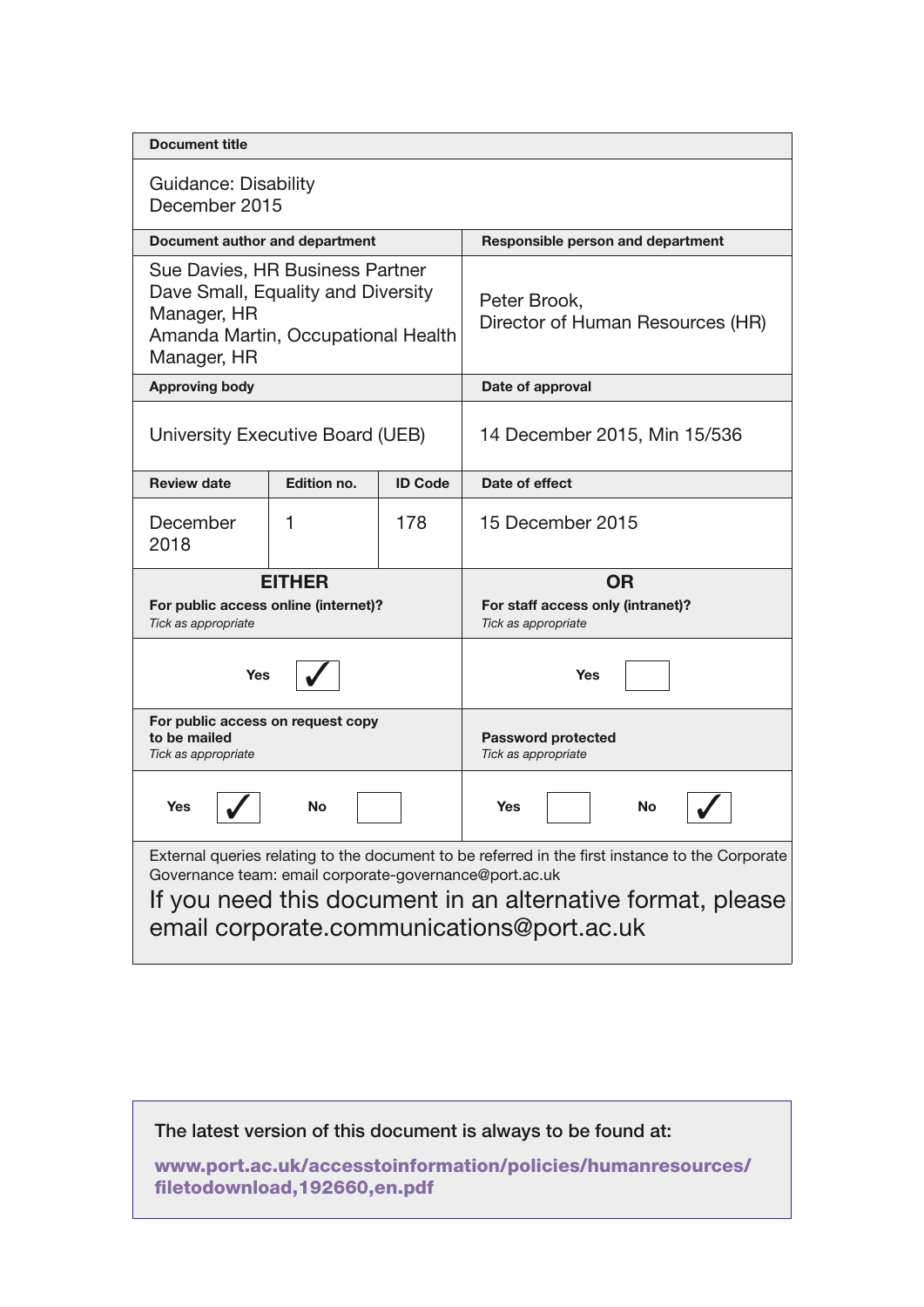# **Contents**

#### *Page no.*

|     |                                                                                                                                                                                                                                | $\overline{4}$           |  |
|-----|--------------------------------------------------------------------------------------------------------------------------------------------------------------------------------------------------------------------------------|--------------------------|--|
| 1.  |                                                                                                                                                                                                                                |                          |  |
| 2.  |                                                                                                                                                                                                                                | 5                        |  |
| 3.  |                                                                                                                                                                                                                                | 5                        |  |
| 4.  |                                                                                                                                                                                                                                | 5                        |  |
| 5.  | Roles and responsibilities with an example and contact the control of the control of the control of the control of the control of the control of the control of the control of the control of the control of the control of th | 6                        |  |
| 6.  | <b>Confidentiality of information</b><br>6.1<br>6.2<br>6.3                                                                                                                                                                     | 6<br>7<br>$\overline{7}$ |  |
| 7.  | <b>Recruitment</b><br>7.1<br>7.2<br>7.3                                                                                                                                                                                        | $\overline{7}$<br>7<br>7 |  |
| 8.  |                                                                                                                                                                                                                                | $\overline{7}$           |  |
| 9.  | Pre-arrival support with a contract of the contract of the contract of the contract of the contract of the contract of the contract of the contract of the contract of the contract of the contract of the contract of the con | 8                        |  |
| 10. | <b>Induction</b>                                                                                                                                                                                                               | 8<br>8<br>8              |  |
|     | 11. Absence                                                                                                                                                                                                                    | 9<br>9                   |  |
| 12. |                                                                                                                                                                                                                                | 9                        |  |
| 13. | Employees who become disabled                                                                                                                                                                                                  | 9<br>10                  |  |
|     |                                                                                                                                                                                                                                |                          |  |
| 15. |                                                                                                                                                                                                                                |                          |  |
| 16. |                                                                                                                                                                                                                                |                          |  |
|     | <b>Annex A</b>                                                                                                                                                                                                                 |                          |  |

There are a number of Human Resource policies and procedures that can be accessed at [www.port.ac.uk/intranet/humanresources/conditionsofemployment/](http://www.port.ac.uk/intranet/humanresources/conditionsofemployment/policiesandprocedures/) [policiesandprocedures/](http://www.port.ac.uk/intranet/humanresources/conditionsofemployment/policiesandprocedures/).

In support of these, HR produces a series of guidance on a range of topics – such as this one – to provide employees with simple, accessible, up-to-date information. Should you have any queries or require any further information, please email the HR Service Centre on [hrenquiries@port.ac.uk](mailto:hrenquiries@port.ac.uk) or contact them on 023 9284 3141.

Peter Brook Director of Human Resources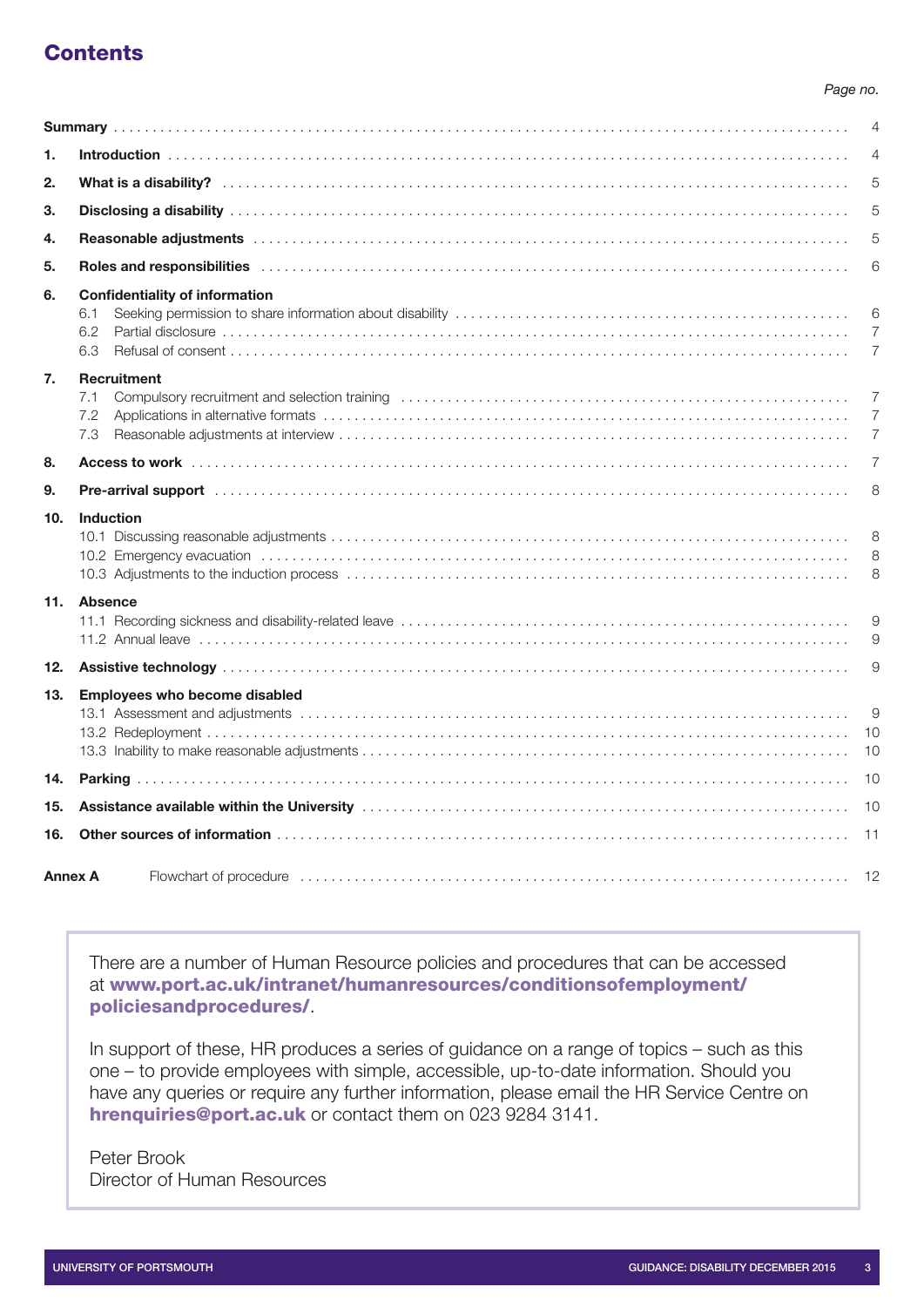# <span id="page-3-0"></span>**Summary**

## What is this Guidance about?

This Guidance sets out the process for putting in place appropriate adjustments for staff with disabilities.

## Who is this Guidance for?

All staff and managers.

## How does the University check this Guidance is followed?

There will be a three year review. It will also be reviewed and monitored informally through Human Resources when the team are guiding managers and staff through the process.

## Who can you contact if you have any queries about this Guidance?

Human Resources (HR) via **[hrenquiries@port.ac.uk](mailto:hrenquiries@port.ac.uk)**. Occupational Health (OH) on +44 (0)23 9284 3187. Equality and Diversity Office via **[equality@port.ac.uk](mailto:equality@port.ac.uk)**.

# <span id="page-3-1"></span>1. Introduction

The University of Portsmouth is committed to maintaining a culture and environment where everyone is treated with fairness and respect and enabled to progress according to their individual merits, abilities and potential where all candidates and staff feel supported and valued. These principles are embedded throughout this document.

The University will provide support for candidates and staff with disabilities as appropriate, with the assistance of external agencies where appropriate, to enable them to work effectively.

The following Guidance has been produced to support managers in ensuring staff with disabilities can perform their role and make a full contribution to the University. This Guidance is intended to support managers in working effectively with candidates and staff with disabilities.

It is important to recognise that this is a guide and that the information contained within it is not exhaustive and that in some circumstances expert advice may need to be sought.

This Guidance relies on candidates and staff making known any disabilities and recognises this may not feel comfortable. However, this Guidance, good practice and the Law all provide assurances about confidentiality. Please see sections 5 and 6 (below).

All managers are encouraged to manage their teams in an inclusive way, which takes account of individual differences with the aim of giving a team member the confidence to disclose a disability.

Good management practices should be used towards all candidates and staff based on fairness, transparency and flexibility. Candidates and staff who have disabilities have the same needs as any others. They may also need additional support or 'reasonable adjustments' to enable them to work efficiently. This Guidance covers some of the additional matters you may need to consider.

Every person is different. Managers are expected to engage in a genuine dialogue with individuals to find out what they need to succeed in their work role. Often this will be a process of learning and experimentation. Advice is available from the Occupational Health Advisers and external sources. Managers are not expected to be an expert on disability, but should be willing to learn what the issues are for an individual, and what support would be effective. Staff with disabilities say that having a manager who is prepared to listen is the biggest help. It is important to establish a good relationship with a member of staff with disabilities so they may trust you and be willing to be open with you.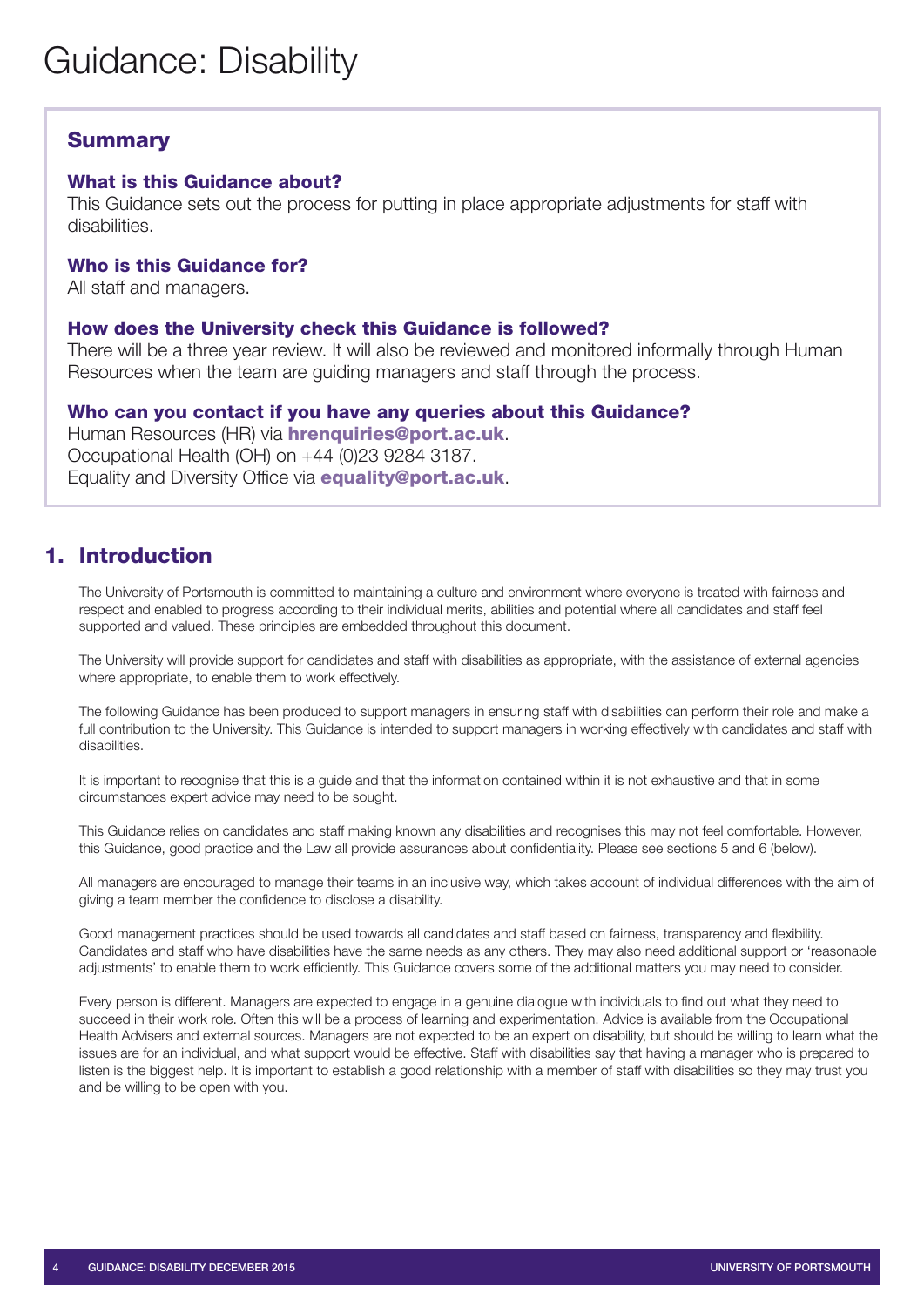# <span id="page-4-0"></span>2. What is a disability?

Under the Equality Act 2010, disability is defined as:

'A person has a disability if they have a mental or physical impairment that has a substantial and long-term adverse effect on the person's ability to carry out normal day-to-day activities.'

For the purposes of the Act:

'Substantial' – means neither minor or trivial.

'Long-term' – means that the effect of the impairment has lasted or is likely to last for at least 12 months.

'Normal day-to-day activities' – includes everyday things like eating, washing, walking, and going shopping.

Fuller details of these definitions is contained in the Office for Disability Issues Equality Act Guidance Section A–D at <http://odi.dwp.gov.uk/docs/wor/new/ea-guide.pdf>.

It is important to distinguish disability from sickness. People with disabilities are generally as healthy as non-disabled people and their absences from work due to sickness are usually for similar reasons such as colds or flu. Advice can be sought from Occupational Health on whether an individual is likely to be covered by the Equality Act 2010.

# <span id="page-4-1"></span>3. Disclosing a disability

The University is seeking to promote a culture where members of staff feel comfortable about disclosing a disability. This means creating an environment where individuals with disabilities are confident that their declaration will be dealt with sensitively and that they will receive any support they need.

A manager may become aware of a disability in a number of ways, including:

- during the recruitment and selection process
- being informed by the individual
- at the time of changes to an individual's role or through transfer/promotion/relocation
- through the management of poor performance or sickness absence
- in advice from the Occupational Health, managers will not necessarily know that a member of staff or candidate is disabled when they begin working for the University. Individuals may become disabled during their employment. If you notice an individual has started to experience difficulties in performing their duties, or is experiencing difficulty in their work you may need to explore whether their health may be impacting their performance or whether a disability may have recently come to light. If this occurs, you should refer the member of staff to Occupational Health requesting advice on whether support or adjustments are recommended.

## <span id="page-4-2"></span>4. Reasonable adjustments

The University is legally required to make reasonable adjustments for a person with disabilities to enable them to carry out their work. Many adjustments can be made at little or no cost, and funding may be available from Access to Work. Whether adjustments are reasonable will depend on needs of individuals and the requirements of the role.

Some examples of reasonable adjustments are:

- work duties, e.g. considering re-assigning minor duties or tasks
- work schedule, e.g. considering earlier/later start and finish times
- location of the role, e.g. considering different office location closer to accessible parking or on the ground floor
- work grouping, e.g. inclusion in a team setting where initially a role was to be located in an independent setting, or vice versa
- office environment changes to the lighting, temperature, floor covering, décor
- furniture, e.g. a different desk
- equipment, e.g. modifications to existing equipment or providing alternative assistive technology (see section 12)
- disability-specific training
- ensure arrangements are in place to monitor that any adjustments made remain suitable (disability may not be a static condition and staff may experience changes to their disability or to their job role which might require different/additional adjustments)
- record any requested/agreed support requirements/adjustments locally and with HR/Occupational Health
- ensure that adjustments have been considered before monitoring the individual's performance during their probation period and on an ongoing basis.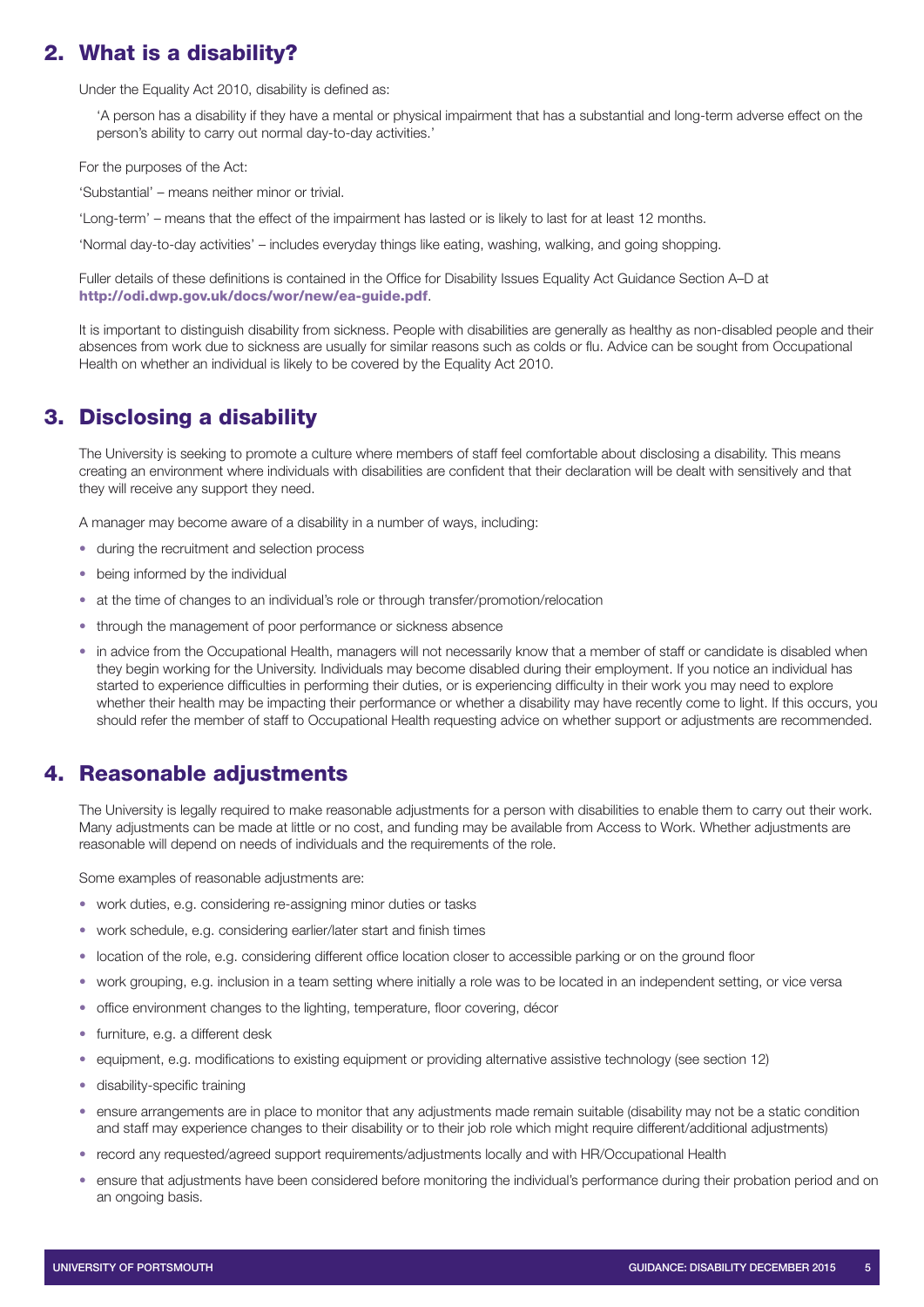# <span id="page-5-0"></span>5. Roles and responsibilities

#### 5.1 **The employee will:**

- let their managers know if they believe they need adjustments
- participate in referral to Occupational Health and the reasonable adjustment process
- pursue any agreed actions
- inform their manager should there be any problems they experience in the implementation of adjustments
- keep their manager informed of any changes to their health that impacts on their ability to do their job.

#### 5.2 **The manager will:**

- promote a climate of trust, to encourage candidates and staff to feel comfortable in disclosing a disability
- ensure that candidates and staff with disabilities are aware of possible support to enable them to work effectively
- be aware of any impact of health where an individual appears to be experiencing difficulty with their work role and refer to Occupational Health for advice
- implement appropriate adjustments (see Annex A, Flowchart of procedure. NB: Purchase of assistive technologies should be flagged as high impact and urgent to Information Services (IS))
- inform Occupational Health of implementation of adjustments that have been recommended
- monitor and refer back to Occupational Health where changes to adjustments may be required
- keep records of any adjustments agreed.

#### 5.3 **Occupational Health will:**

- provide advice, guidance and support as appropriate to all parties involved in this procedure
- provide advice on appropriate equipment and software required
- liaise with Academic Skills and Disability Advice Centre (ASDAC) as appropriate for support.

#### 5.4 **HR will:**

- provide advice to managers
- provide advice on the referral process to Occupational Health and the reasonable adjustment process
- provide advice to candidates and staff.

#### 5.5 **IS will:**

- prioritise adjustments for staff needing IS support or equipment via the IS Service Desk (jobs should be flagged by managers as high impact and urgent when contacting IS)
- provide advice on compatibility of recommended equipment or software
- purchase recommended software and equipment which will be charged to local budgets
- ensure equipment is appropriately installed in a timely manner
- keep managers and individuals informed of progress in providing IS support.

#### 5.6 **Equality and Diversity Office will:**

• provide general advice and guidance to managers, candidates and staff on all aspects of disability in relation to the requirements of the Equality Act 2010.

# <span id="page-5-1"></span>6. Confidentiality of information

## <span id="page-5-2"></span>6.1 Seeking permission to share information about disability

Disclosure by a candidate or a member of staff that they have a disability and information on the nature of that disability must be treated as sensitive personal data covered by the University's Data Protection Policy. Confidentiality is vital in managing and supporting candidates and staff with disabilities. Managers should not discuss a person's disability with others unless they have secured the candidate or member of staff's consent. The sole exception to this is where there is good reason to believe that the safety of the candidate or member of staff, or another person, may be endangered unless information is shared so that, for example, specialist advice can be sought.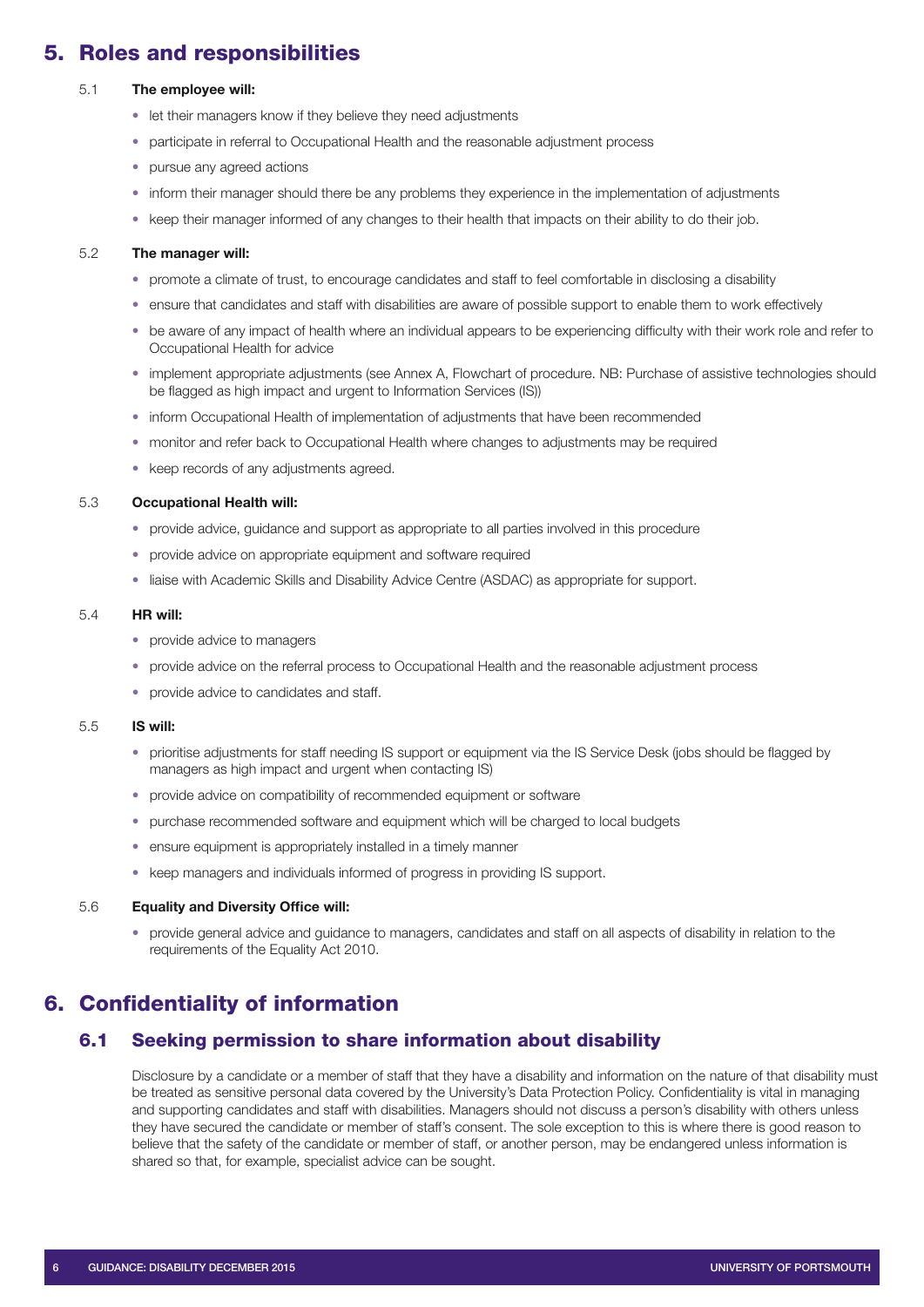When a manager becomes aware that a candidate or member of staff has a disability, whether or not adjustments in the workplace need to be made, they should:

- discuss with the candidates and staff member who within the University can/should be made aware of the disability and get their agreement to share information if necessary;
- encourage the individual to update their personal equality data through logging into Employee Self Service and updating their employee status so that the University's statistical data is accurate. They can also email the amendment to HR Enquiries.

<span id="page-6-0"></span>Discussion should always focus on reasonable adjustments, rather than on the detail of someone's medical condition.

## 6.2 Partial disclosure

It is important to take into account that a member of staff with disabilities may not initially want to discuss their disability in detail with their line manager. In such circumstances individuals should be referred to Occupational Health. If adjustments are needed it will not always be necessary for the cause of the need for adjustments (i.e. the nature of the disability) to be disclosed to other parties.

#### <span id="page-6-1"></span>6.3 Refusal of consent

If a candidate or member of staff withholds consent to inform or has not informed the University it is not then reasonable for the University to know that the candidate or member of staff has a disability. Where this is the case, it is not reasonable to consider the University liable for failure to make reasonable adjustments.

# <span id="page-6-2"></span>7. Recruitment

## <span id="page-6-3"></span>7.1 Compulsory recruitment and selection training

It is compulsory to have a trained interviewer who has undertaken the recruitment and selection training for every recruitment process. The process of recruitment should follow the Recruitment and Selection Policy.

## <span id="page-6-4"></span>7.2 Applications in alternative formats

All applications for vacant positions are completed online. In the case of an internal applicant who has a disability and needs assistance in completing an application, a member of the recruitment team will complete the application form with the applicant. External applicants' who have a disability, are referred to Jobcentre Plus ([www.jobcentreguide.co.uk](http://www.jobcentreguide.co.uk)) or Scope ([www.scope.org.uk/support/services/work/employment-service/information-disabled-job-seekers](http://www.scope.org.uk/support/services/work/employment-service/information-disabled-job-seekers)) where assistance is provided.

## <span id="page-6-5"></span>7.3 Reasonable adjustments at interview

Candidates are asked whether they require adjustment to the recruitment process when they are invited to interview. The University is required to make reasonable adjustments that may be required.

Adjustments may be requested by the individual, such as a wheelchair-accessible interview room or the presence of a British Sign Language interpreter.

Adjustments may also be initiated by the recruiting manager, such as adjustments to the style of questioning and the approach of the interviewing panel. Advice can be sought from Occupational Health.

## <span id="page-6-6"></span>8. Access to Work

Access to Work (AtW) is a government funded scheme which provides advice and practical support to disabled people in or about to start paid employment. It is designed to meet the additional employment costs resulting from disability in order to allow disabled people to compete on an equal basis with non-disabled colleagues.

The type of support or funding available (depending on circumstances) may include:

- an initial work-based assessment
- special aids, equipment and software
- adaptations to equipment
- training in the use of any specialist equipment or software
- travel to work and travel in work
- a wide variety of support workers.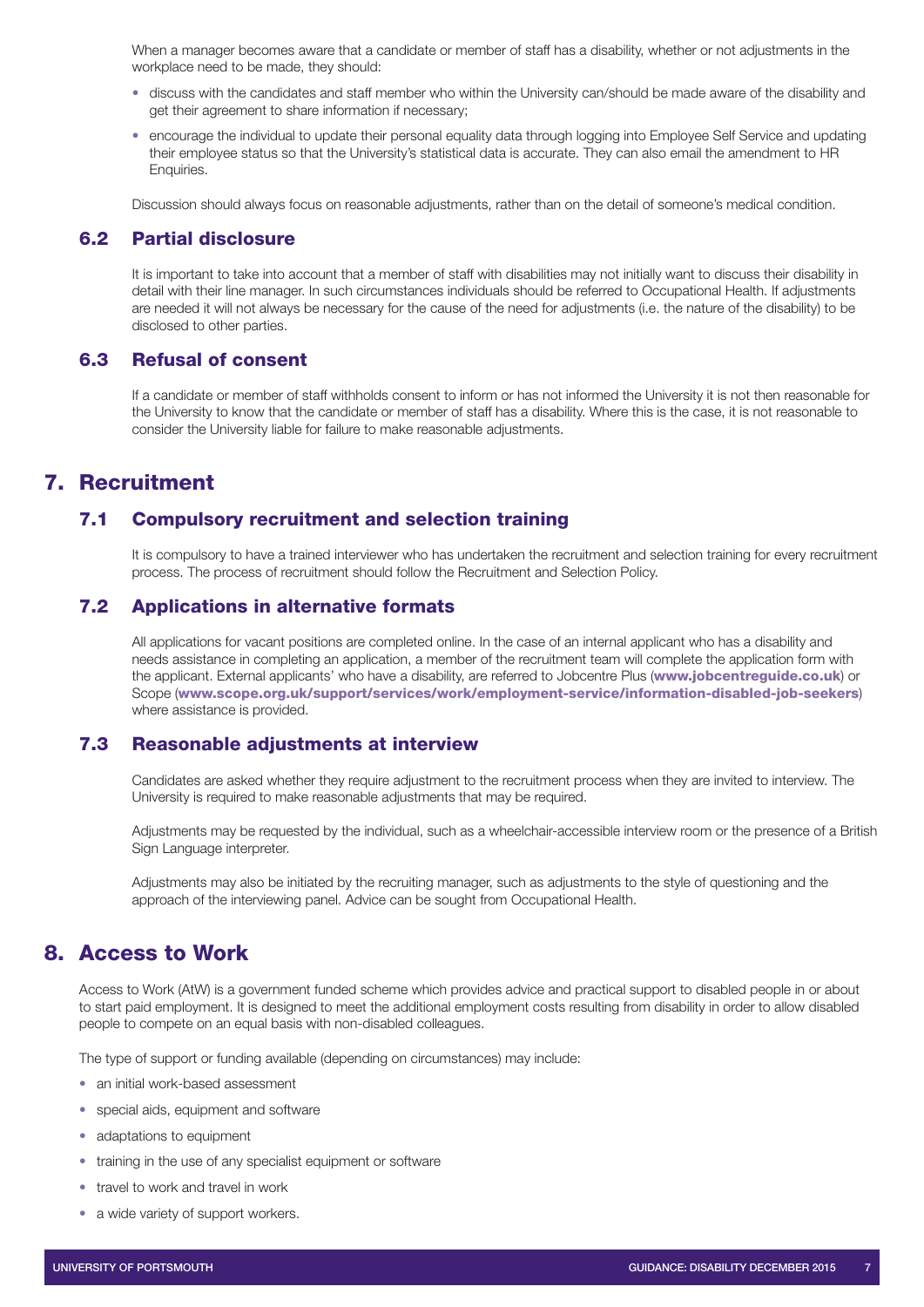Early involvement of Access to Work is important as they will consider paying grants of up to 100% for people who have been working for less than six weeks with the University.

Individuals are responsible for applying for support or funding from Access to Work. Advice can be sought from Occupational Health on referral by their line manager.

## <span id="page-7-0"></span>9. Pre-arrival support

Managers should ensure support is in place before a new member of staff with a disability begins work to ensure they can work effectively from the outset.

- Managers should advise individuals of the support available through Human Resources, the Employee Assistance Programme and Occupational Health.
- Managers should contact an individual with support needs before they start work, to ensure that reasonable adjustments are in place from the start of their employment. It is important to involve Occupational Health in this as they provide advice to individuals on how to access support through Access to Work where appropriate and provide recommendations to the manager for reasonable adjustments.
- All new starters are required to complete the 'Employee Work Health Questionnaire' which is assessed by Occupational Health and any concerns will be discussed with the member of staff and guidance provided to managers as appropriate.

# <span id="page-7-1"></span>10.Induction

## <span id="page-7-2"></span>10.1 Discussing reasonable adjustments

If the need for adjustment becomes apparent after the member of staff has started, managers should have a discussion as soon as possible to ensure appropriate adjustments can be put in place.

More practically 100% grants from AtW for special aids and adaptations are only available to support employees who have been with an organisation for less than six weeks when an application is made.

Managers and staff can obtain advice, guidance and support from Occupational Health.

When meeting with a disabled staff member to discuss support, managers should:

- ask whether the staff member is affected by their disability in the workplace and if they would benefit from any adjustments to their working arrangements;
- ensure they are aware of support available (internally and externally);
- emphasise that disabled staff are treated fairly when disclosing a disability and requesting any assistance;
- make certain they have the tools they need to perform their duties, including any assistive technology required;
- record any requested/agreed support requirements/adjustments locally and with HR/Occupational Health;
- agree how support will be monitored and adjusted to ensure it continues to meet the staff member's needs. Disability may not be a static condition and employees may experience changes to their disability which might require different/additional adjustments.

#### <span id="page-7-3"></span>10.2 Emergency evacuation

Managers should ensure that new employees know how to leave the building in case of fire and emergency. Individuals with disabilities which may hinder their evacuation in an emergency situation must have a personal emergency evacuation plan (PEEP) in place. Details can be found on the Health and Safety webpages. A PEEP should be reviewed on a regular basis.

#### <span id="page-7-4"></span>10.3 Adjustments to the induction process

Managers should consider whether the new member of staff would benefit from any adjustments to the standard induction programme, e.g. a gentler pace, changes to the method of delivery of information and arrange any necessary training on assistive equipment and software.

- Ensure that induction covers any unwritten team practices, such as making drinks for others, since these may not be obvious to some disabled people.
- Consider how to support the team in developing good working relationships with the new colleague.
- Agree with the employee what information they give permission to share with colleagues, and discuss what would be helpful, e.g. for disability-related reasons someone may find emails easier than phone calls.
- Appointing a workplace buddy for day-to-day queries may be helpful.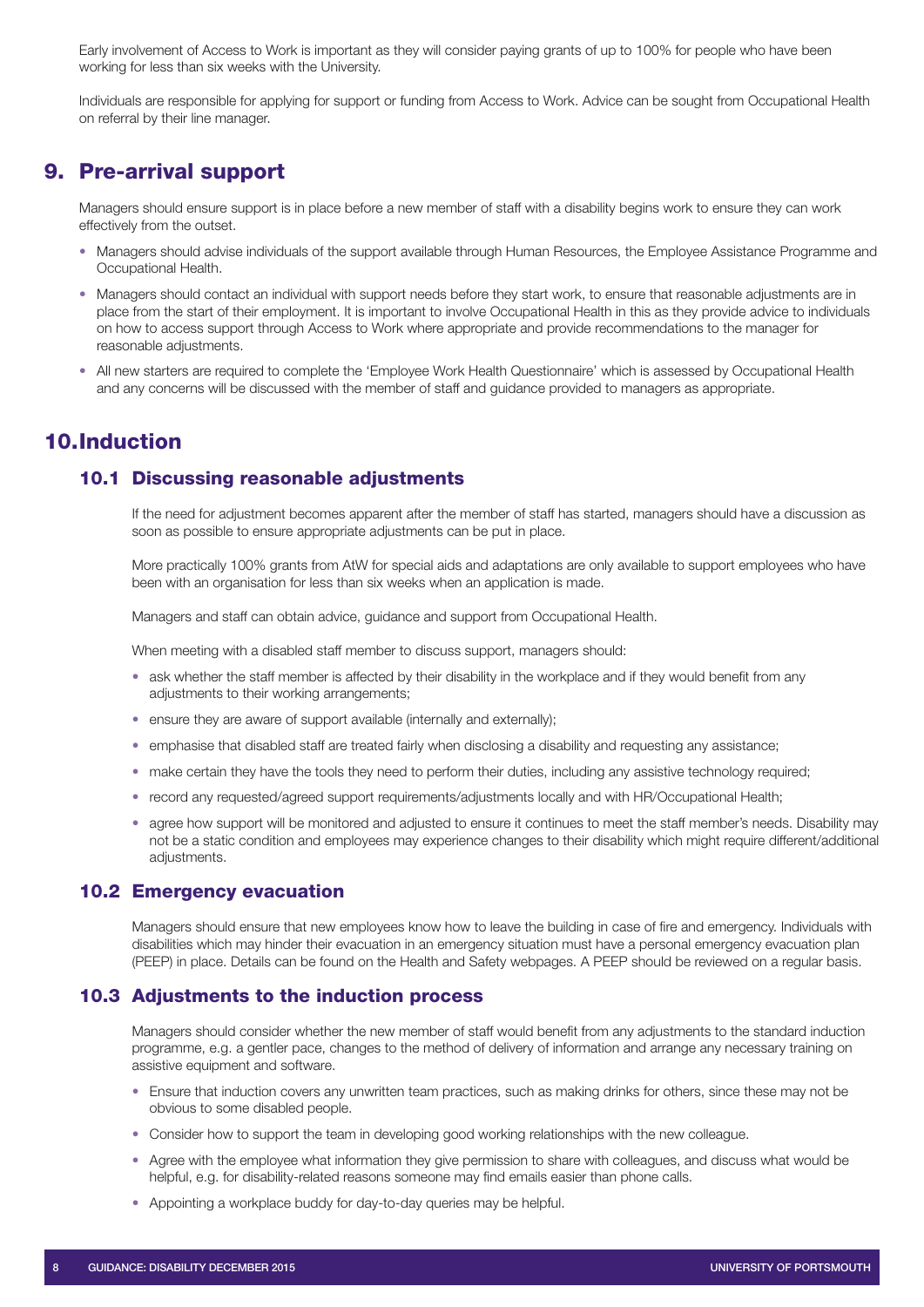## <span id="page-8-0"></span>11. Absence

#### <span id="page-8-1"></span>11.1 Recording sickness and disability-related leave

Time off may be given for disability-related reasons, such as attending a rehabilitation session. Please consult the disability leave guidance available at [www.port.ac.uk/departments/services/humanresources/](http://www.port.ac.uk/departments/services/humanresources/occupationalhealthservice/sicknessabsence/filetodownload,179998,en.pdf) [occupationalhealthservice/sicknessabsence/filetodownload,179998,en.pdf](http://www.port.ac.uk/departments/services/humanresources/occupationalhealthservice/sicknessabsence/filetodownload,179998,en.pdf).

## <span id="page-8-2"></span>11.2 Annual leave

Managers are encouraged to be flexible about annual leave arrangements if there are disability-related reasons why a member of staff wishes to take leave with little advance warning.

# <span id="page-8-3"></span>12.Assistive technology

Some individuals with disabilities may need assistive technology and software to enable them to work effectively.

Occupational Health will advise on the type of equipment and/or technical support which may be required. A referral to Occupational Health is required so that necessary advice can be given. Managers should refer staff members to Occupational Health who will then meet with the staff member and discuss different options. IS will purchase the recommended technologies, ensuring compatibility, timely installation and setup. Managers should contact IS via the IS Helpdesk and jobs should be marked as high impact and urgent so they are flagged to IS as a priority.

Funding for assistive technology and software may be available through Access to Work. They may also contribute to the cost of training and any customisation that needs to be done to meet the demands of an individual job role. Assistive technologies and software not funded through Access to Work should be funded through local departmental budgets.

Voice recognition software training is provided by ASDAC in DCQE on referral from Occupational Health.

Alternatively internal support may be available through ASDAC on referral through Occupational Health.

# <span id="page-8-4"></span>13.Employees who become disabled

#### <span id="page-8-5"></span>13.1 Assessment and adjustments

Staff may become disabled during their employment at the University. The definition of disability encompasses people with cancer, HIV, multiple sclerosis and heart conditions and people who have a hearing or sight impairment or a significant mobility difficulty. It also includes people with less evident disabilities such as diabetes, epilepsy, and dyslexia, and people who have mental health conditions.

Additional support may need to be put in place when an employee becomes disabled or if a disability worsens during the course of employment. Support needs will also need to be considered when an employee has a stable impairment but the nature of his or her employment changes (for example if the employee is relocated or if duties change).

In any of these circumstances the University is legally required to:

- consider any reasonable adjustments that would resolve the difficulty: and
- implement any adjustments identified, within a reasonable timescale.

An assessment of the individual's needs should be made by the manager with the individual and, where appropriate, Occupational Health, and the HR Adviser. The assessment should consider:

- the nature and degree of impairment
- the job functions the individual can perform
- the aids or modifications required
- the need for training
- revised work schedules or other adjustments
- time off for medical treatment or rehabilitation.

The employee should be involved in discussions about the effects of the disability and in considering any reasonable adjustments that might help. If the condition is progressive or fluctuates it may be difficult, but not impossible, to predict exactly what adjustments are required. The condition may be as new and unfamiliar to the employee as it is to the manager.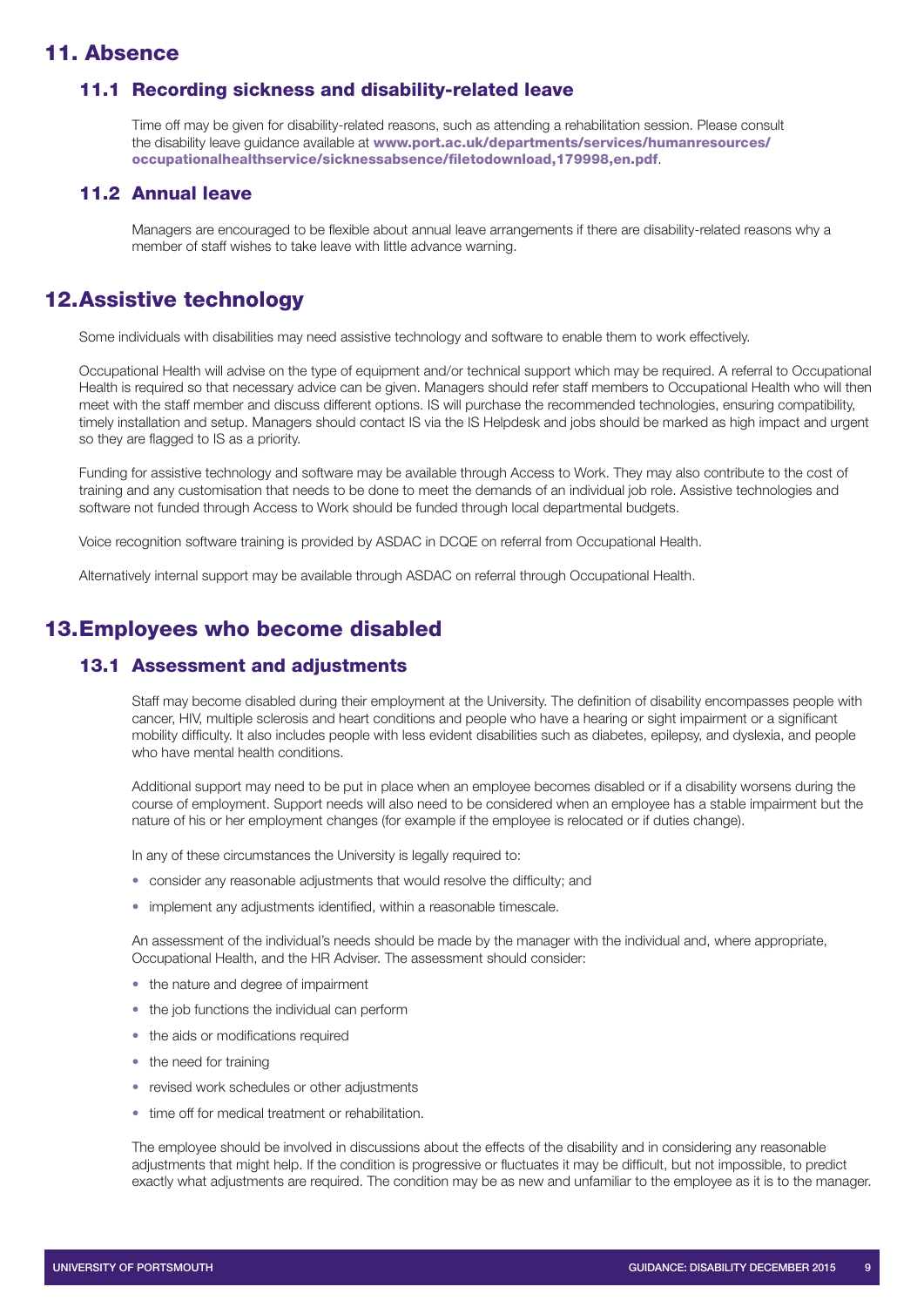Any of the adjustments mentioned in section 13 may be appropriate and if none of these are suitable it would generally be reasonable for the University to make significant efforts to reallocate duties, offer a reduction in hours and contract, or to identify a suitable alternative post. In deciding what is reasonable, the resources available to the University as a whole should be taken into account. Detailed advice on making reasonable adjustments should be obtained from Occupational Health or HR when considering changes to the role or alternative employment within the department.

It is important to keep accurate written records at every stage of the assessment process, and to give reasons for all decisions. Records should be kept on the employee's personal file in the department. The employee has the right to see these records if requested.

It is possible that a specialised assessment of the individual and the workplace will be required in order to ensure that all options have been considered. Specialist advice may be sought from Occupational Health.

#### <span id="page-9-0"></span>13.2 Redeployment

If adjustments are not practicable within the employing department the University will look to redeploy an employee with a disability to an alternative role through the University Ring Fence process where this is recommended by Occupational Health.

The current line manager should encourage an employee with a disability to disclose their disability during the redeployment process and ask for reasonable adjustments to be made to the redeployment process if appropriate.

## <span id="page-9-1"></span>13.3 Inability to make reasonable adjustments

There may be situations where the nature of the employee's disability means that no reasonable adjustments are possible either in the existing post or through redeployment, further guidance will be provided by HR on the options available.

# <span id="page-9-2"></span>14.Parking

Disabled Person's Parking Permits will be granted to blue badge holders. Temporary mobility permits may be given to people with a short-term medical condition, including complications arising from a difficult pregnancy. This is provided on recommendation from Occupational Health.

# <span id="page-9-3"></span>15.Assistance available within the University

The University of Portsmouth offers a range of support services for individuals with disabilities and their managers.

#### Human Resources

HR Business Partners and advisers are available to offer general advice and guidance to managers and individuals to co-ordinate the consideration and organisation of disability support where needed. Further information on the role of HR can be found at [www.port.ac.uk/departments/services/humanresources/](http://www.port.ac.uk/departments/services/humanresources/).

#### Occupational Health Advisers

The Occupational Health Advisers will provide impartial advice to employees and managers following a clinical assessment of need. Employees may be formally referred by their line manager or HR. Advice will be provided on adjustments that are recommended in respect of the employee's fitness to work. Further information is available using the following link: [www.port.ac.uk/departments/](http://www.port.ac.uk/departments/services/humanresources/occupationalhealthservice/) [services/humanresources/occupationalhealthservice/](http://www.port.ac.uk/departments/services/humanresources/occupationalhealthservice/).

#### Equality and Diversity Office

The Equality and Diversity (E&D) team is able to give advice, guidance and support, in addition to that available from other business areas, around disability and reasonable adjustments. E&D resources can be accessed through the following webpages: [www.port.ac.uk/departments/services/equalityanddiversity/](http://www.port.ac.uk/departments/services/equalityanddiversity/).

#### Disabled Staff Forum

The University has a Disabled Staff Forum for consultation with disabled staff and for their mutual support. Please encourage disabled staff to participate in these sessions. The Disabled Staff Forum exists for all staff with a 'long term illness, disability or infirmity that affects their everyday life or the work that they do'. Further information is available using the following link: [www.port.ac.uk/departments/services/equalityanddiversity/staffforums/disabledstaffforum/](http://www.port.ac.uk/departments/services/equalityanddiversity/staffforums/disabledstaffforum/).

#### Employee Assistance Programme

Right Management Workplace Wellness offers a free, confidential helpline which provides unlimited access to information, advice and support, and onward referral to telephone or face-to-face counselling where appropriate. Further information is available using the following link: [www.port.ac.uk/departments/services/humanresources/occupationalhealthservice/eap/](http://www.port.ac.uk/departments/services/humanresources/occupationalhealthservice/eap/).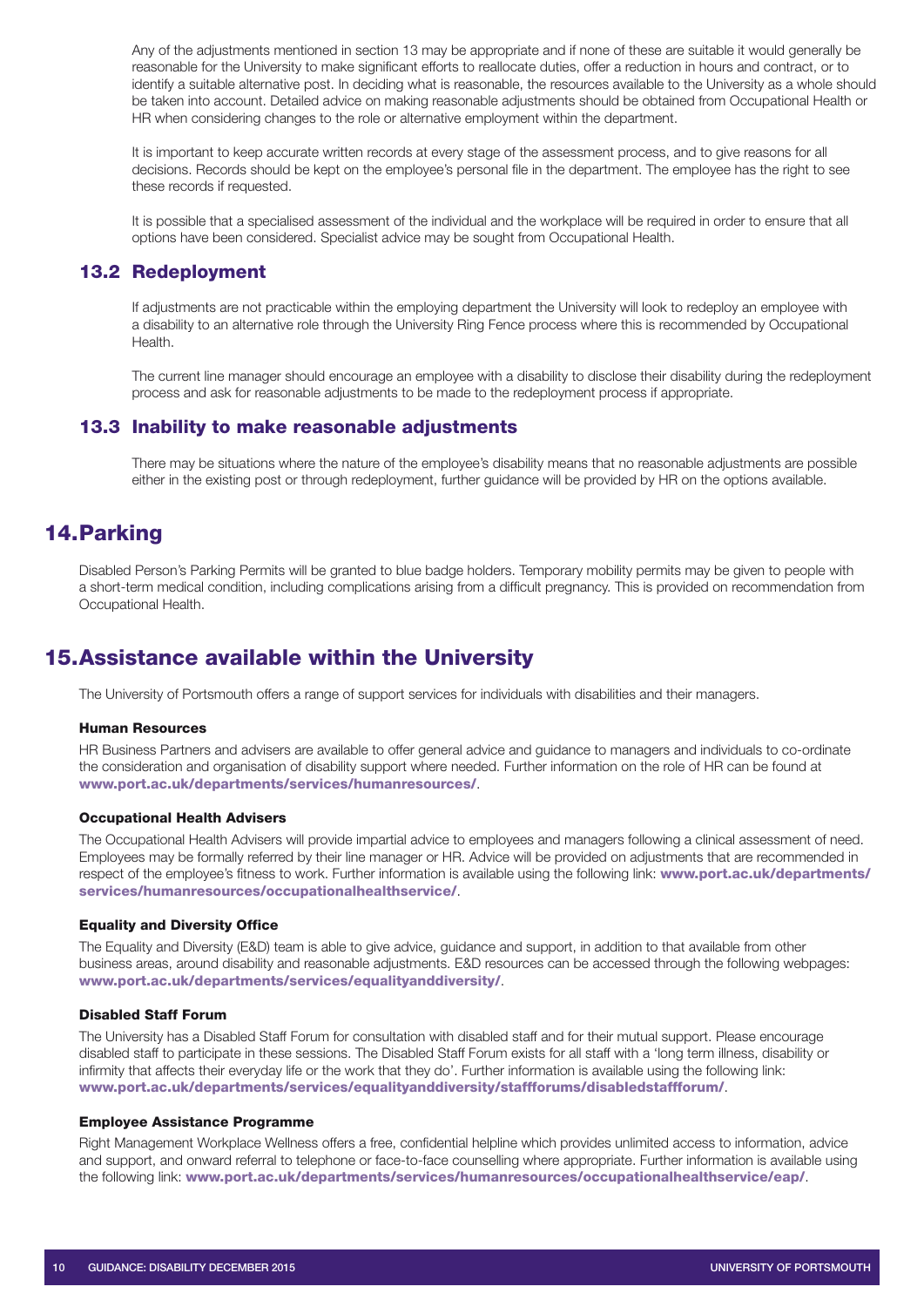# <span id="page-10-0"></span>16.Other sources of information

#### Direct Gov website

There is further information available from the Government through the Department for Work and Pensions. They have developed guidance to help employers to become more confident when attracting, recruiting and retaining disabled people and signposts further resources at [www.gov.uk/government/publications/employing-disabled-people-and-people-with-health-conditions](http://www.gov.uk/government/publications/employing-disabled-people-and-people-with-health-conditions).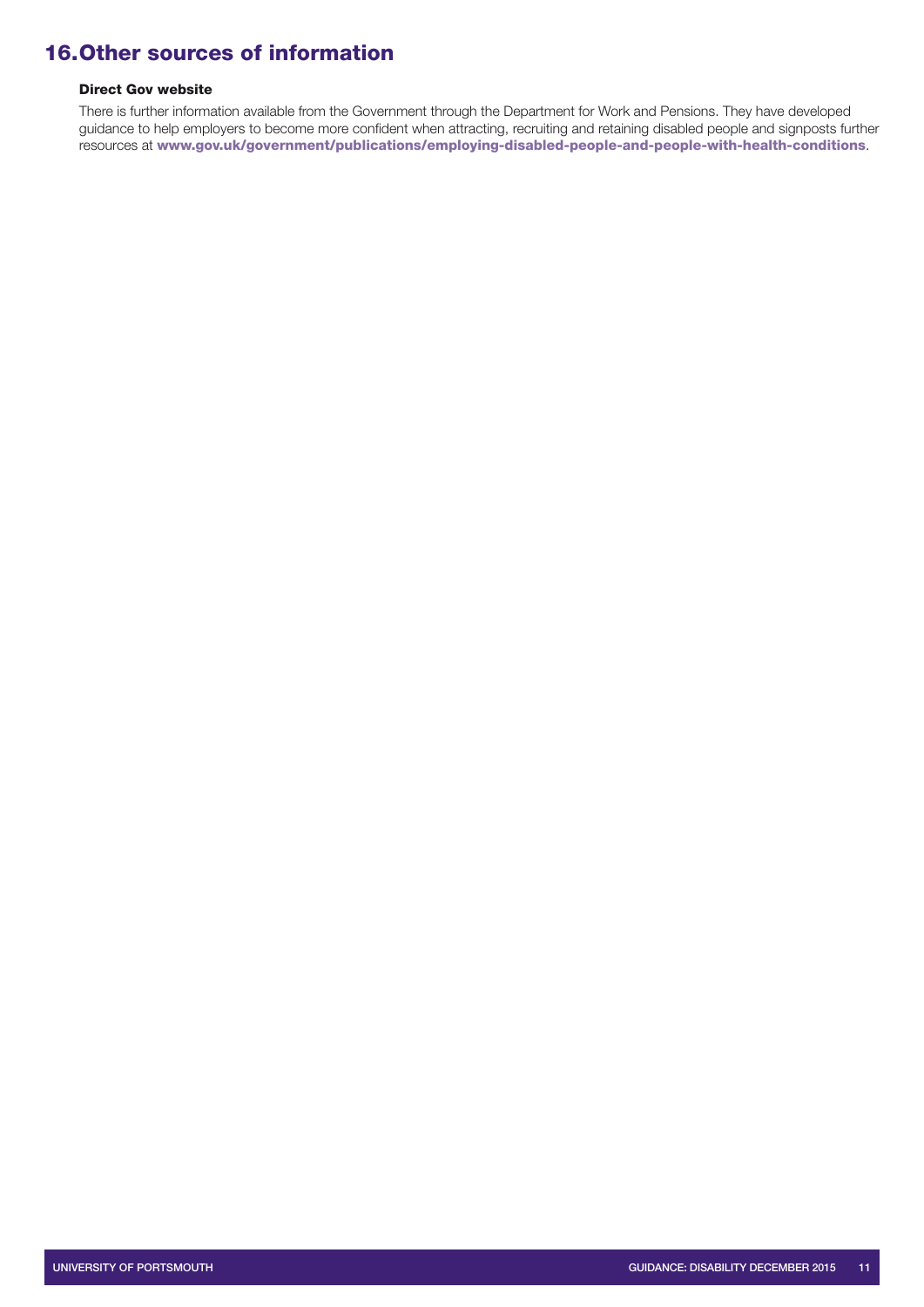# <span id="page-11-0"></span>Annex A

# Flowchart of procedure